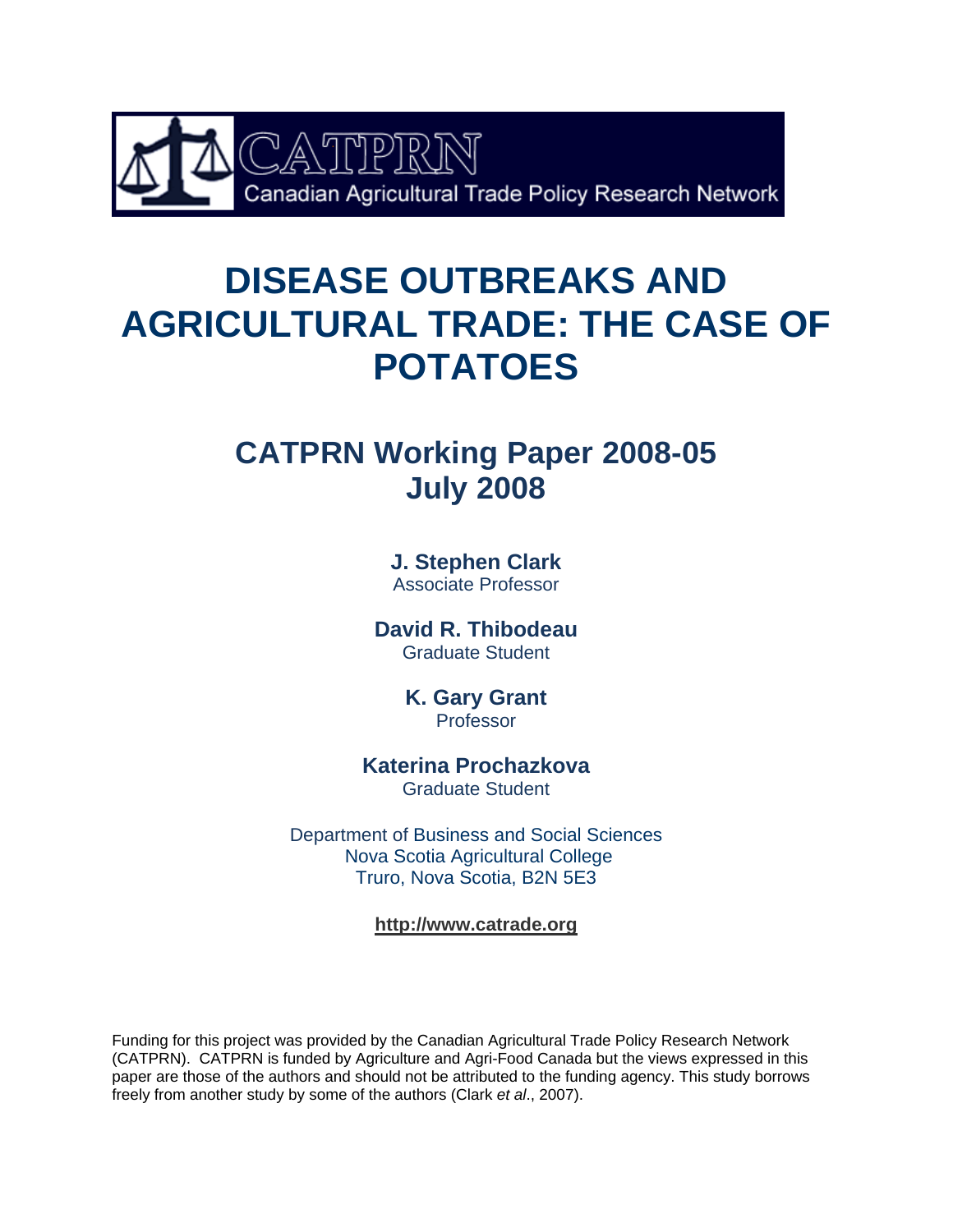## **Abstract**

This study analyzed the impact of PVYn and potato wart disease outbreaks in PEI on the potato industry. These disease outbreaks resulted in the loss of the US seed export market to PEI producers. The effects of the disease outbreaks were mitigated through value-added processing. Price premiums for processed potatoes allowed PEI potato producers to abandon seed exports without incurring losses. Evidence is presented to suggest that other countries have also used this approach when export restrictions were placed on domestic agricultural industries. Policy response to the two disease outbreaks include: i) development of a zones policy that helped to reopen markets into the US; and ii) financial compensation to producers above the minimum levels required under the Seeds Act and Regulations. Implementation of the zones policy had beneficial impacts on the potato industry and is mirrored in other disease outbreaks. In contrast, compensation above minimum requirements may set a costly precedent for future disease outbreaks and may have caused moral hazard problems.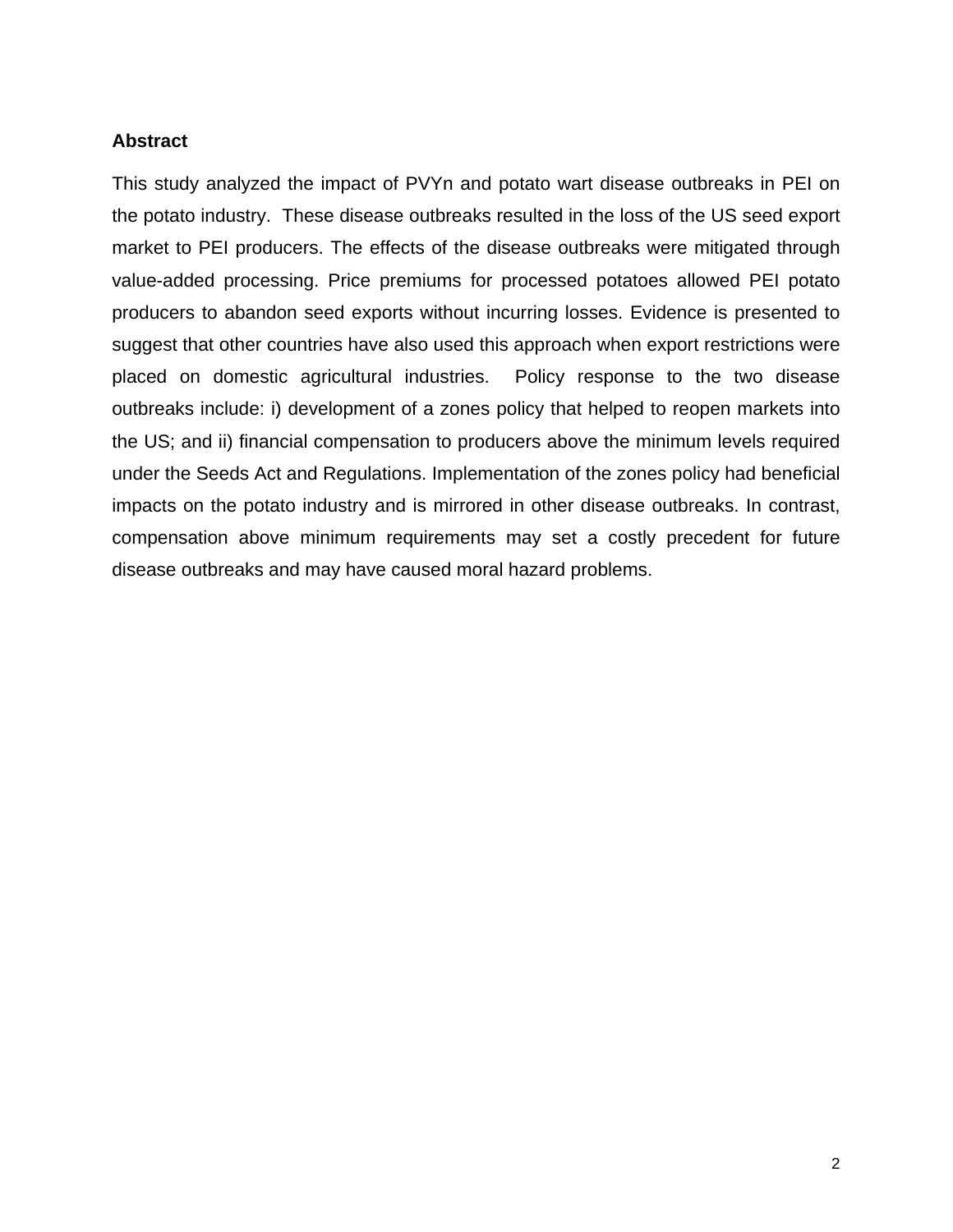#### **1.0 Introduction**

 The recent incidence of Bovine Spongiform Encephalopathy (BSE) or mad cow disease in Western Canada highlights the devastating impacts that disease outbreaks can have on the agrifood industry. Disease outbreaks (even those that pose no threat to human health) are often perceived as a primary health concern and can shake consumer confidence in the agrifood system. When disease outbreaks involve traded commodities, such outbreaks disrupt national and international trade, and can result in loss of important markets.

In 1989, there was a disease outbreak of the *Potato virus Y* (PVYn) in Prince Edward Island, resulting in closure of the international border into the US to PEI seed potatoes for approximately two years. The PVYn outbreak was followed with the discovery of potato wart (*Synchytrium endobioticum)* in a single field, in PEI, in October 2000. This led to a total ban on the export of potatoes (either tablestock or seed) into the US for approximately 6 weeks, after which the ban was lifted on tablestock potatoes. The ban on seed exports lasted approximately nine months.

Potato virus Y (PVY type species of the genus *Potyvirus*) is an economically important virus. PVY is transmitted by aphids and infects several *Solanaceae* crop species (Tribodet *et al*., 2005). The most common of the PVY potato strains are PVYn and PVYo. In the case of potatoes, the viral infection induces mild mottling with occasional necrotic leaves, but has little or no damaging effect on the quality of the potato tuber. It also has some minimal effect on potato yields. By comparison, because PVYn is lethal to tobacco, it is important to contain the spread of the disease. PVYn is particularly important in the seed potato sector because the disease can be transmitted to successive crops through seed tubers.

There was also an incidence of potato wart in 2000 in PEI (Baayen *et al*., 2005; CBC, 2004a). Potato wart is similar to PVYn in that it is not dangerous to humans but in contrast, it renders potato tubers worthless. While the potato wart discovered was limited to a single site, it can potentially have a more serious long-term impact on potatoes, lasting up to 40 years on the site where it is discovered. As a result, the PEI field where it was found was taken out of production and strict controls were placed on PEI potatoes to contain the disease.

The first objective of this study is to assess industry trends in the potato industry and their potential impacts in mitigating future disease outbreaks in the Canadian potato industry. A second objective is to assess the appropriateness of the policy responses to the PVYn and potato wart outbreaks in Canada, and to address the potential lessons that can be learned in dealing with other disease outbreaks.

The following section provides a brief outline of the PVYn crises, followed by a trend analysis of the potato market, both in PEI and for the rest of Canada to assess how a similar disease outbreak in the future could affect the Canadian potato market.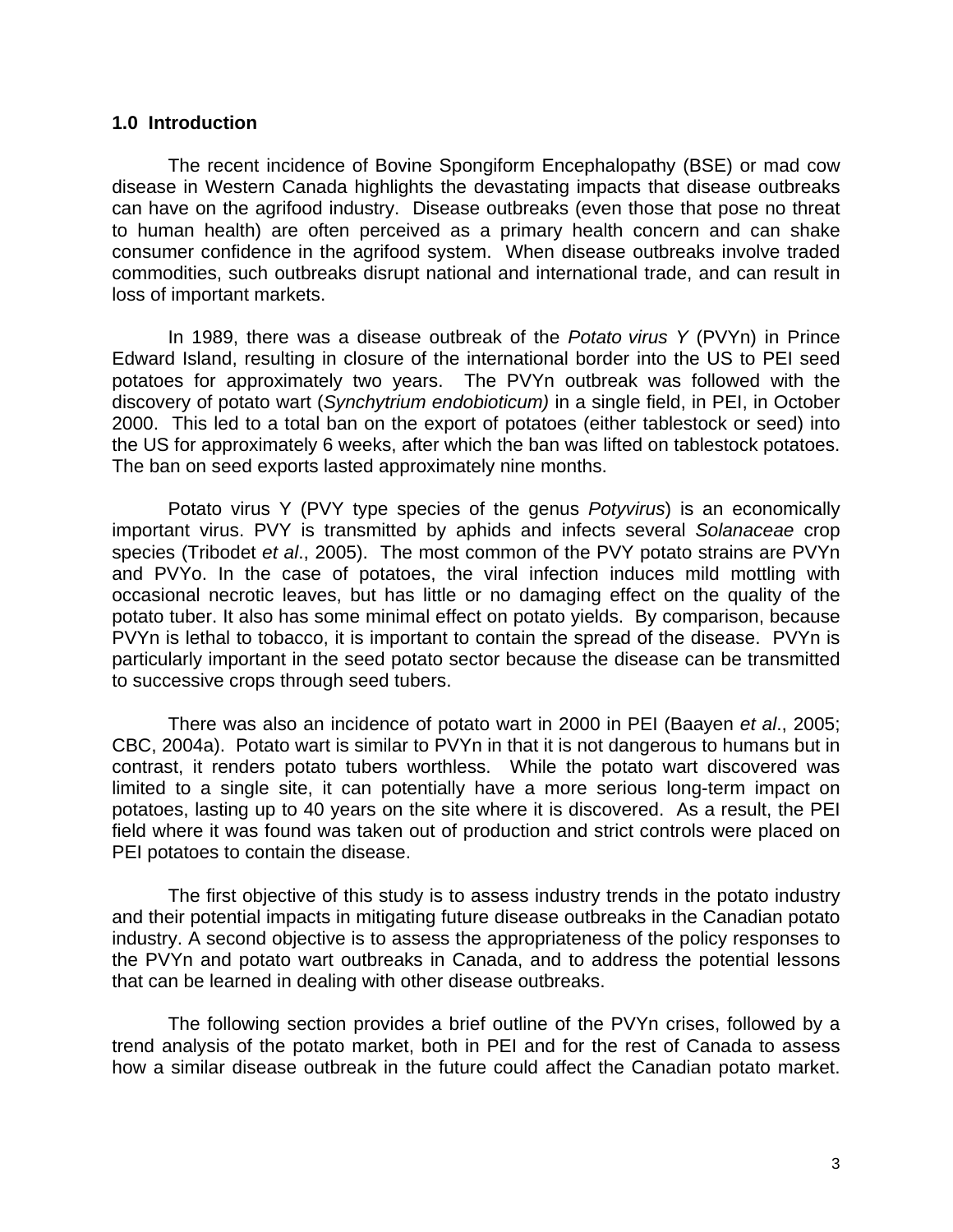An assessment of policy response to the disease outbreaks is then presented. The study concludes with a summary and conclusion.

#### **2.0 Evolution of the Disease Outbreaks in Potatoes**

In 1989, the tobacco virus Tobacco Veinal Necrosis (TVN) was diagnosed on tobacco plants in Ontario. TVN, also known as Potato Virus Y (PVYn), is a virus which causes necrosis in tobacco plants and can infect numerous other types of broad-leafed plants, including potatoes (Tribodet *et al.,* 2005). After the initial discovery of PVYn in Ontario, Agriculture and Agri-Food Canada (AAFC) tested for PVYn throughout Canada. Testing confirmed the highest prevalence of PVYn in PEI and, to a lesser extent, in New Brunswick. As a result of the discovery of PVYn in 1989, 1990 and 1991, the US banned imports of PEI potatoes into the US for approximately two years. Tablestock potatoes were unaffected, so long as they were treated with a sprout inhibitor. The ban on PEI seed potatoes was lifted for the 1992/93 crop year when a "zones" policy was implemented. The zones policy was the result of negotiations involving the US, AAFC and PEI, and involved: i) an eradication plan for PEI potatoes affected by PVYn; and ii) the creation of five km radius quarantine zones around detected incidences of PVYn. Initial tests in 1991 indicated "PVY" in 95 seed lots in PEI. This number was later reduced to ten when further testing detected 85 "false positives" (a harmless strain of PVY called PVYo). By the 1994 crop year, AAFC had demonstrated to the US through testing of imported US potatoes that PVYn was present in the US, at least to a similar extent as in Canada. The US could therefore no longer claim that it was a PVYn disease-free area. Consequently, all restrictions on Canadian potatoes were lifted by the US.

Since the US was assumed to be a disease free area, the US response was justified under WTO trade rules. However, there is controversy surrounding this disease free status, given the evidence that PVYn already existed in the US, despite the official US position of disease free status. The Canadian Phytopathological Society (2001) claimed that scholars were aware of PVYn in the US prior to the outbreak in PEI, and that experts were combating the disease in tobacco (a form of the virus called TVN that strikes tobacco) in North Carolina for years. Evidence of TVN in tobacco suggests that the US was already combating this disease for some time (Gooding and Tolin, 1973). Susceptibility of potatoes to the PVY strains detected in the US was never confirmed in potatoes prior to the outbreak in PEI (McDonald and Kristjansson, 1993). Furthermore, the likelihood of the disease being in the US was high once it was confirmed in PEI since potatoes had been shipped from PEI to the US for years prior to the PVYn outbreak (Singh, 1992). The policy response of the US appears excessive given the evidence. The evidence suggests that "disease free status" under the WTO rules is a difficult concept to define, and may have lead to unwarranted trade restrictions imposed by the US in the case of the PVYn disease outbreak in PEI.

 As a result of the discovery of potato wart in PEI in 2000, the US imposed a total ban on PEI potatoes entering the US for six weeks between late October and mid-December, 2000 (CBC, 2004a). In November 2000, testing by AAFC showed that the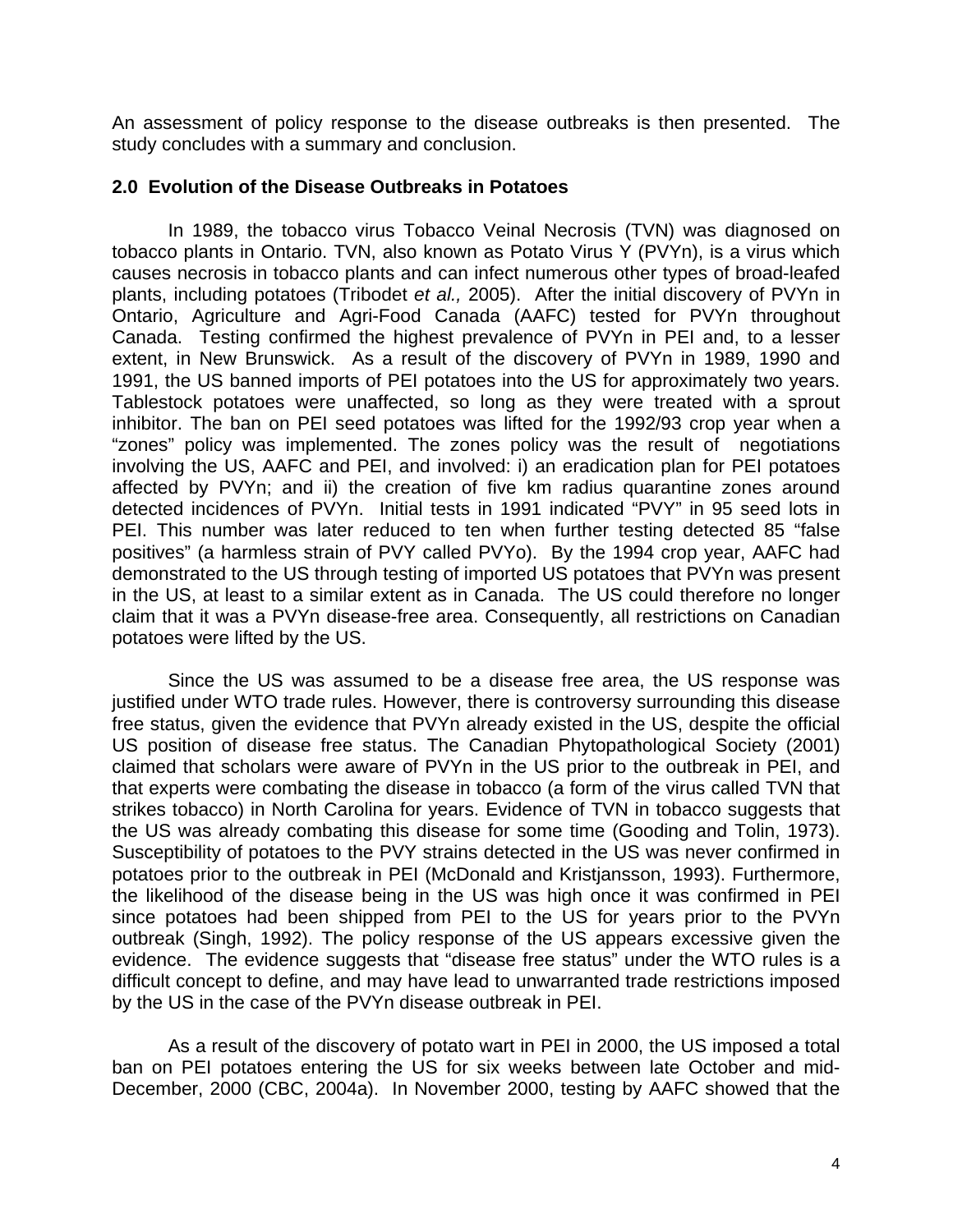potato wart was limited to the single field. Soon after, the US lifted the ban on tablestock entering the US but not seed potatoes. The US also banned any imports of potatoes coming into the US originating within 40 kms of the infected field (i.e., approximately 12.5 percent of the area seeded to potatoes in PEI). A maximum sized bag of 22.5 kg was placed on imports into the US, and province of origin labeling (POOL) (i.e., "Product of PEI" label) was imposed. In April 2001, the US lifted its ban on seed potatoes, and cleaning and treating restrictions, but not the bag size or labeling requirements. Additional discoveries of potato wart in PEI in 2002 and 2003 were made outside of the zones but did not result in further restrictions placed on potatoes other than the requirement that the land on which potato wart was discovered be taken out of production.

#### **3.0 Industry Trends in Canadian Potato Industry**

The PVYn crisis, together with the potato wart scare, disrupted traditional established links in seed potato trade between Canada and the United States. These links were never really re-established in PEI, as illustrated in Figure 1. Figure 1 shows the value of PEI seed potato exports into the US. The value of PEI seed potatoes imported by the US shows a declining trend. From approximately \$6 million before the PVYn crisis, the value of the PEI seed potato export market into the US fell to below \$1 million by the 2004/05 crop year. Figure 1 also illustrates the shocks to the PEI export market in the US resulting from both PVYn (1991/92 crop year) and potato wart (crop year 2000/01) when the value of exports of seed potatoes into the US fell to virtually zero. The figure also illustrates that the shock associated with potato wart in 2000 was approximately one-sixth of the shock associated with PVYn. As illustrated in Figure 1, the value of seed potato exports recovered after the potato wart outbreak in 2000/01 to its pre-shut down level, still it has never reached the value from the times before PVYn outbreak in 1989. This implies that, while there seems to be a permanent effect associated with border restrictions associated with PVYn, this does not seem to be the case with potato wart.

At the same time, there has been an expansion of the potato industry as a whole in PEI, especially processed potatoes. This is illustrated in Figure 2, a plot of the seeded area of potatoes in PEI. Seeded area grew from approximately 70,000 acres in 1988 to approximately 110,000 only ten years later in 1999. Since the year 2000, seeded area has stabilized at just under 100,000 acres. In contrast to the trend in the value of seed potato exports to the US illustrated in Figure 1, the PVYn and potato wart disease outbreaks had little (if any) impact on total seeded area in PEI. In other words, while both PVYn and potato wart had an impact on the PEI seed potato market, the impact did not carry over to the overall PEI potato market.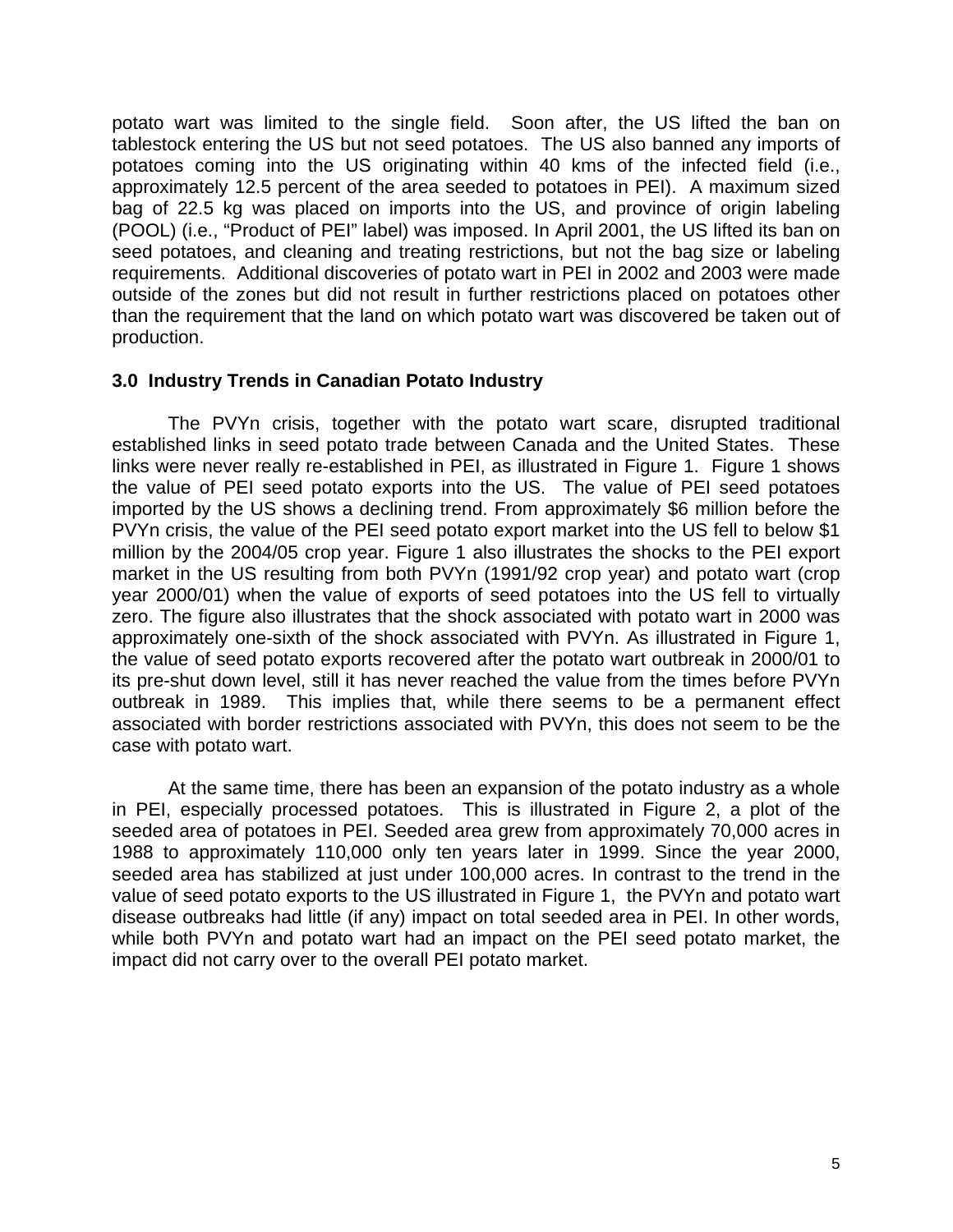

**Figure 1: Value of PEI seed potatoes exported to the US (Source: Industry Canada 2006)**



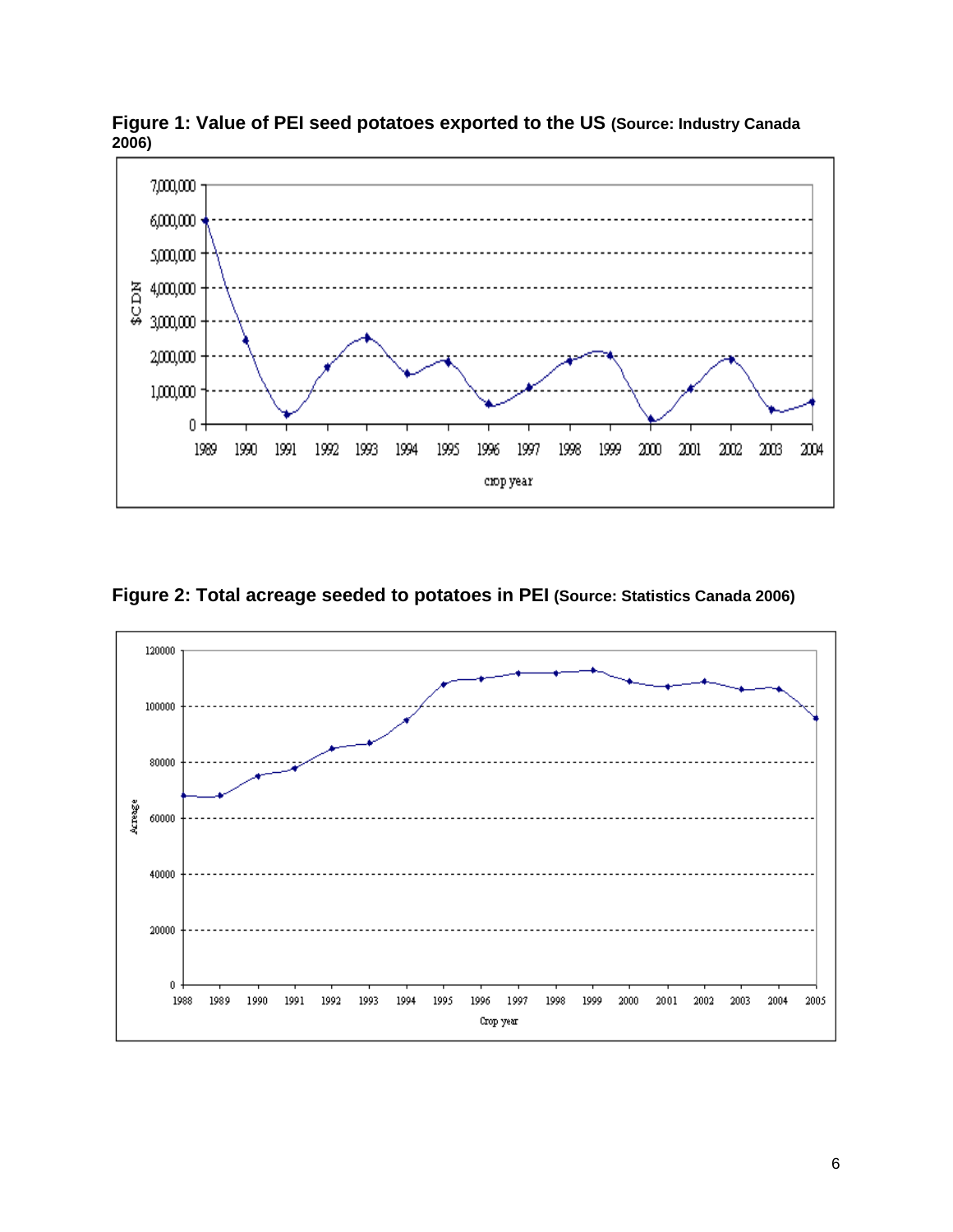The expansion of the potato market in PEI has been fuelled by an expansion in the processing potato market. From approximately 25 percent of the overall market in PEI during the mid to late 1980s, the processing potato market currently accounts for approximately 60 percent of total potato production in PEI (DeHann, 2006).

The expansion of the processed potato sector in PEI has little to do with PVYn or potato wart outbreaks. There has been little or no incentive for PEI producers to reestablish the seed potato market, stemming from the establishment of additional processing capacity in PEI in the late 1990s resulting in price premiums paid to PEI potato producers. There are three markets for PEI potatoes: the tablestock market, the seed market and processing market. Among the three, the tablestock market is the lowest valued. By comparison, the seed and processing markets command price premiums, as long as producers provide the quality attributes required. The establishment of two processing plants on PEI (one by Cavendish Farms, and the other by McCains Foods) resulted in higher price premiums paid to producers for processing potatoes. Thus, the new (higher) premiums to processed potatoes made the PEI seed potato market less competitive. The new processing facilities also decreased the marketing risk of processed potatoes, and increased the value of processed potatoes in PEI.

Processed potatoes offer PEI potato producers the opportunity to enter a high valued market for their potatoes without the risk of the seed market. At the same time, there was probably little or no incentive to re-enter the seed market lost during the PVYn outbreak. Based on the expansion of processing potato acreage in PEI, it seems reasonable to argue that the processed potatoes replaced seed potatoes as a high valued, high quality market for PEI potatoes. Superior managers switched their talents from seed to processed potatoes. An important outcome of the changes in the market is that another disease outbreak like PVYn would not have such a dramatic impact on the PEI potato industry. Indeed, the impact associated with the potato wart scare was much smaller than from PVYn. The reason is that processing would have destroyed the PVYn virus, thereby making disease-induced trade restrictions on (processed) potatoes unnecessary. Thus, value-added processing can, at least partially, mitigate the negative impacts of disease outbreaks.

## **4.0 Similarities with Other Disease Outbreaks**

A question that arises is: To what extent is the trend in the PEI potato industry towards more value added processing mirrored in the experience of other disease outbreaks? In the case of the Canadian experience with respect to the BSE outbreak, Rude *et al*. (2007) point out that several processing plants planned expansion as a result of the ban on cattle exports into the US. However, Canadian processors were reluctant to go ahead with costly expansion plans given that there was so much uncertainty surrounding how US processors would respond to the increased competition resulting from the re-opening of the border. For example, the possibility of predatory pricing strategies on the part of US processing plants when the border reopened made Canadian processors hesitate to commit large sums of money to build extra capacity.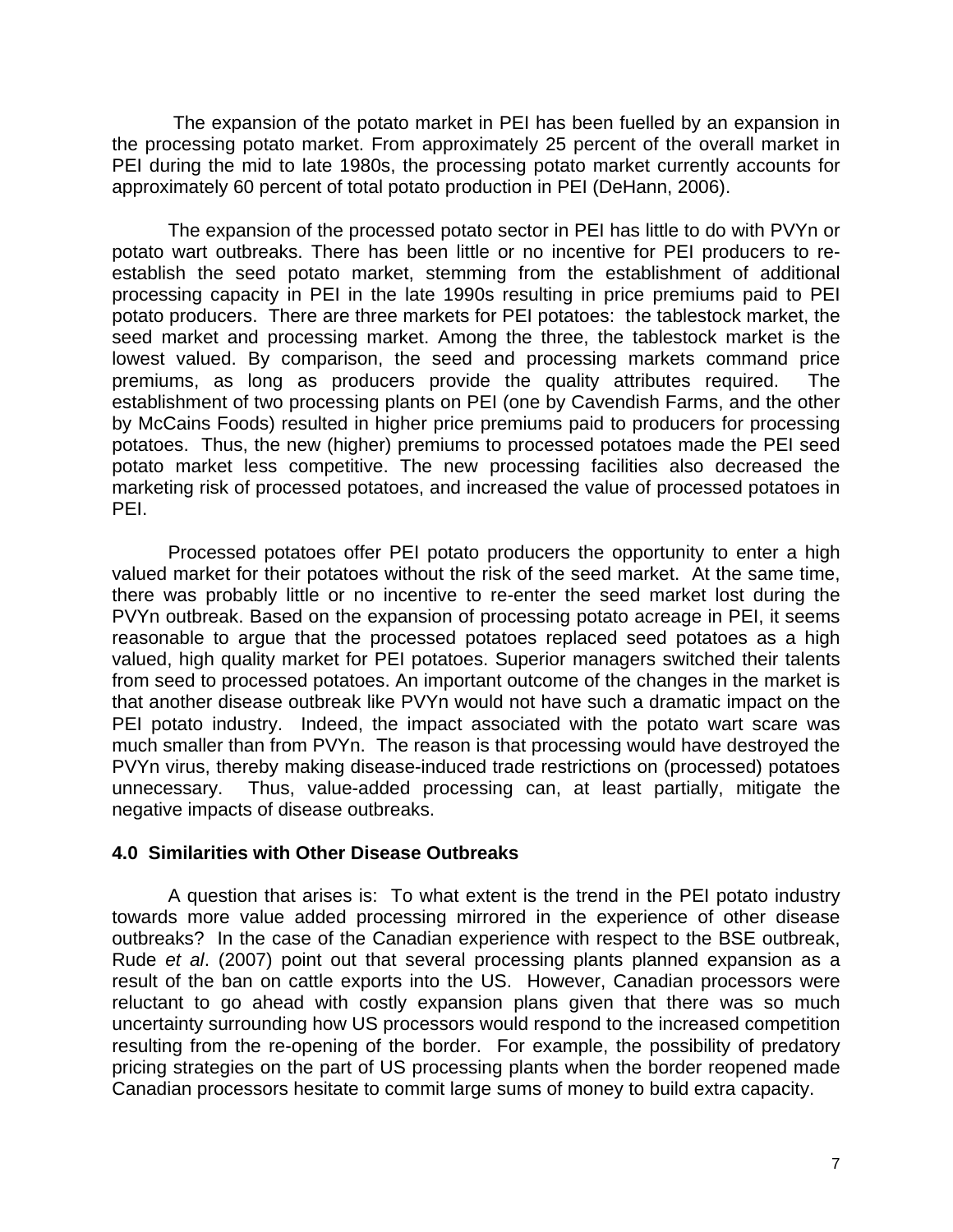Clearer examples of value added processing to mitigate disease outbreaks are provided by various disease outbreaks related to Avian Flu. Recent outbreaks of highly pathogenic avian influenza (HPAI) are recorded in both China and Thailand. Both of these disease outbreaks caused significant trade disruptions for these countries (Blayney *et al*., 2006; Wang, 2006; USDA, 2007). While HPAI is detrimental to poultry flocks, the virus is killed through cooking. Hence, the majority of markets for processed poultry remained open throughout the HPAI crises in both countries and processed poultry was unaffected by bans on raw product movement.

Restructuring towards increased processing capacity occurred subsequent to the HPAI outbreaks in both countries (Blayney *et al*., 2006). In the case of the HPAI disease outbreak in China, a major Chinese market into Japan was permanently lost. However, this resulted in large foreign investment in the Chinese poultry processing sector (Blayney *et al*., 2006), allowing the Chinese to shift their poultry industry from one largely dependent upon raw product exports (and susceptible to disease outbreak trade restrictions) to a largely value added processing sector (and less susceptible to disease outbreak trade restrictions). Therefore, another such disease outbreak in either country would not have such a large impact on the Chinese industry.

The recent Avian Influenza disease outbreak in Saskatchewan in 2007 is also instructive. Since the poultry industry in Saskatchewan was entirely domestic (actually Provincial) and no raw product exported, there were no bans placed on Provincial or National shipments of product. Hence, the fact that the Saskatchewan poultry industry already had value added processing meant that the trade disruptions resulting from the Avian Influenza disease outbreak was almost completely mitigated.

## **5.0 Policy Responses to the PVYn and Potato Wart Crises**

The immediate policy response by the Canadian Food Inspection Agency (CFIA) to the PVYn crisis was to institute new testing procedures to ensure the false positive testing problem was not repeated. Long term policy responses of government to the crises were remarkably similar. These responses can be classified into two types:

- 1) negotiate with the US to establish a zones policy to contain the outbreak, and lift the ban on seed potatoes entering the US; and
- 2) compensate producers for losses associated with the disease outbreaks over and above the minimum required by the Seeds Act and Regulations (e.g. Canadian Legal Information Institute, 2007).

#### **5.1 Negotiations and zones policy**

The PVYn outbreak led to the establishment of a total ban on Canadian potatoes entering the US for approximately two weeks during the 1989/90 crop year. The ban was lifted after the two week period for tablestock potatoes, but with a requirement that such potatoes be treated with a spout inhibitor. The market most affected by the PVYn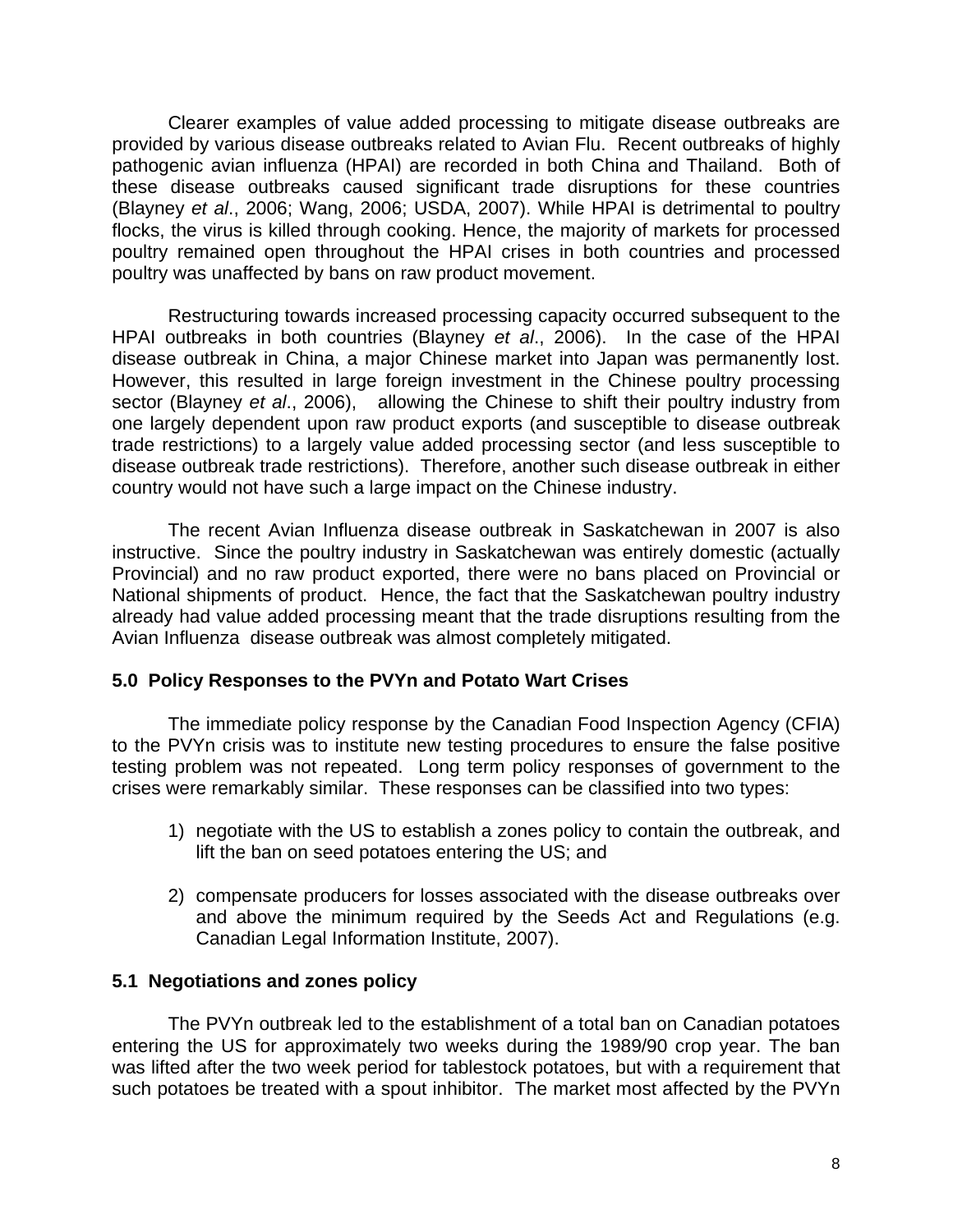disease outbreak was the seed potato market. The ban was lifted only after the zones policy was instituted for the 1992/93 crop year, with the restriction on the importation of potatoes only applied to fields surrounding those where PVYn was found. This was the first time that a zones policy was used to contain a disease outbreak for potatoes in Canada.

A zones policy was also instituted as a result of the potato wart scare. This resulted in the ban on seed potatoes being lifted after nine months in the crop year 2000/01 (Baayen *et al*., 2005; CBC, 2004a). In 2006, Golden Nematode was discovered in potatoes in Quebec (AAFC, 2006a; AAFC, 2006c), leading to a ban on potatoes entering the US for approximately five weeks. This ban was also lifted after negotiations between the USDA and AAFC, leading to implementation of another zones policy.

The establishment of zones policies to contain disease outbreaks is probably the most lasting and effective method to mitigate the impacts of disease outbreaks in potatoes. There are two advantages of this type of policy. First, it limits the affected area to the minimum acceptable to both the exporter and importer. Given that different diseases have different abilities to spread and different impacts, it seems reasonable to negotiate these on a piecemeal basis among the affected parties. This certainly is better than the initial banning of imports from arbitrary political boundaries like the Province of PEI.

Second, the zones policy is consistent with the overall thrust of the World Trade Organization's (WTO's) "Agreement on the Application of Sanitary and Phytosanitary Measures" policy on the control of disease outbreaks (WTO, 2007). Zones and their relationship to international trade has recently been a major topic of discussion by WTO members. At the level of the WTO, these discussions take place under the moniker "regionalization". The term regionalization refers to how a country that is not disease free can divide its national territory into "regions" that are declared disease free so that product from disease free regions can flow into international markets even though the total territory of the country is not disease free. This allows trade to flow from disease free areas without blanket bans on the whole national territory. From the perspective of the US, even the initial ban of seed entering the US was probably consistent with regionalization, since the bans were placed on individual Provinces and not the country as a whole. Furthermore, the ban was placed only on seed potatoes, and not tablestock.

Under the present notion of regionalization, much of the discussion surrounds the establishment of regions for specific diseases where the country in question is not presumed to be disease free (e.g. Loppacher *et al*., 2006). In this sense, the regionalization discussion tends to be more reactive than proactive in nature. A more proactive approach can be found in the notion of developing *ex-ante* zones policies. The idea of *ex-ante* zones policies is that, if a disease strikes, a country has a containment strategy with which to demonstrate to trading partners that the situation is under control, with the hope of minimizing the trade disruptions associated with potential disease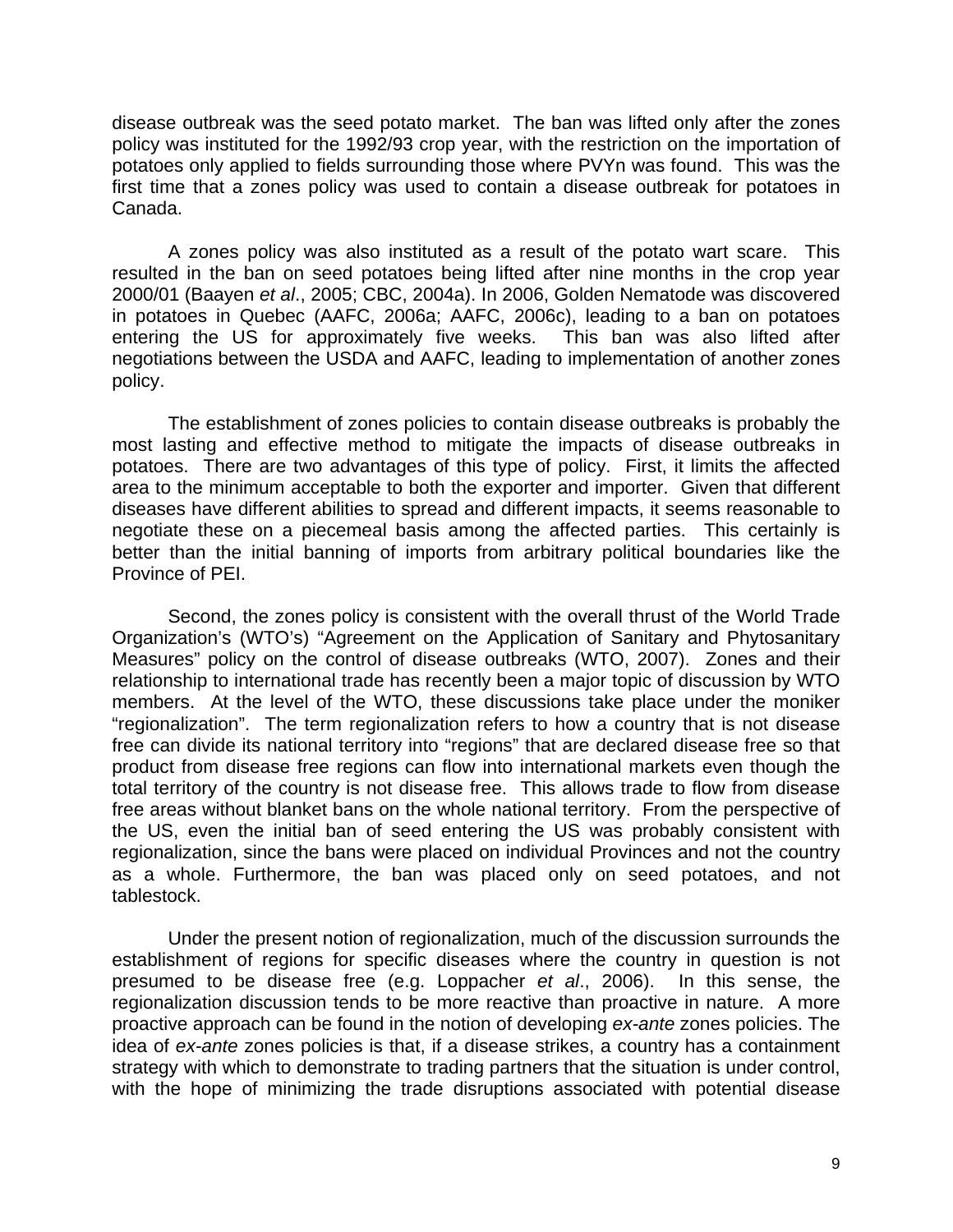outbreaks. There is some evidence that the trade disruptive effects of the recent footin-mouth disease outbreak in the UK was at least partially mitigated because UK officials had an *ex-ante* zones policy in place before the discovery of the disease **(**Council of the European Union, 2003). There is also evidence that the Thailand government developed an *ex-ante* zones (called compartments) policy for Avian Influenza (USDA, 2007). Regardless of its impacts on trade, the development of *ex-ante* zones policies boosts consumer confidence in the health and safety of the food system by demonstrating the governments are prepared to deal with disease outbreaks when they happen.

The history of disease outbreaks in potatoes and the development of zones policies emphasize that zones policy development ought to be both *ex-ante* and the result of at least bilateral or, better yet, multilateral negotiations. For example, the policy developed by the UK to contain the foot-in-mouth disease outbreak was unilateral in nature, and was not accepted by some of its EU trading partners when the disease outbreak occurred. Had these discussions taken place with trading partners and agreements on zones secured *ex-ante*, then they may have been more effective in mitigating the trade impacts of this disease outbreak. It is also likely that *ex-ante* negotiations over such disease outbreaks may be much more balanced, since *ex-ante*, it is not clear which country will be struck by the disease and which country will restrict imports. It is likely that more equal treatment will be given to both domestic as well as foreign industries in an *ex-ante* negotiation process.

It could be true that countries are reluctant to develop zones policies that are unilateral and *ex-ante* because the existence of such plans indicate to other trading partners an admission of susceptibility that may diminish the bargaining power of the country that develops such plans in future negotiations. This could be an example of a "hold up" problem (Edlin and Reichelstein, 1996) in the development of ex-ante disease outbreak plans. Furthermore, the mere expression of interest in negotiating certain diseases may signal to negotiating partners the fear of an outbreak that may limit the ability of a country to develop an efficient zones policy through bilateral or multilateral negotiations.

A final lesson that can be taken from the experience of disease outbreaks in potatoes as they relate to the development of zones policies is that the list of diseases included in the discussions during multilateral negotiations ought to be comprehensive in nature. The frequency with which disease outbreaks with significant trade impacts have struck the PEI potato industry implies that such occurrences may not be unusual events. Indeed, in 2006, another disease outbreak, this time of Golden Nematode, occurred in Quebec, (with a closely related disease occurrence in Idaho). This resulted in border closings to Quebec potatoes of approximately two weeks before a zones policy was implemented. Therefore, over the last twenty years, there have been three disease outbreaks that have resulted in trade restrictions imposed on potatoes crossing the US/Canada border.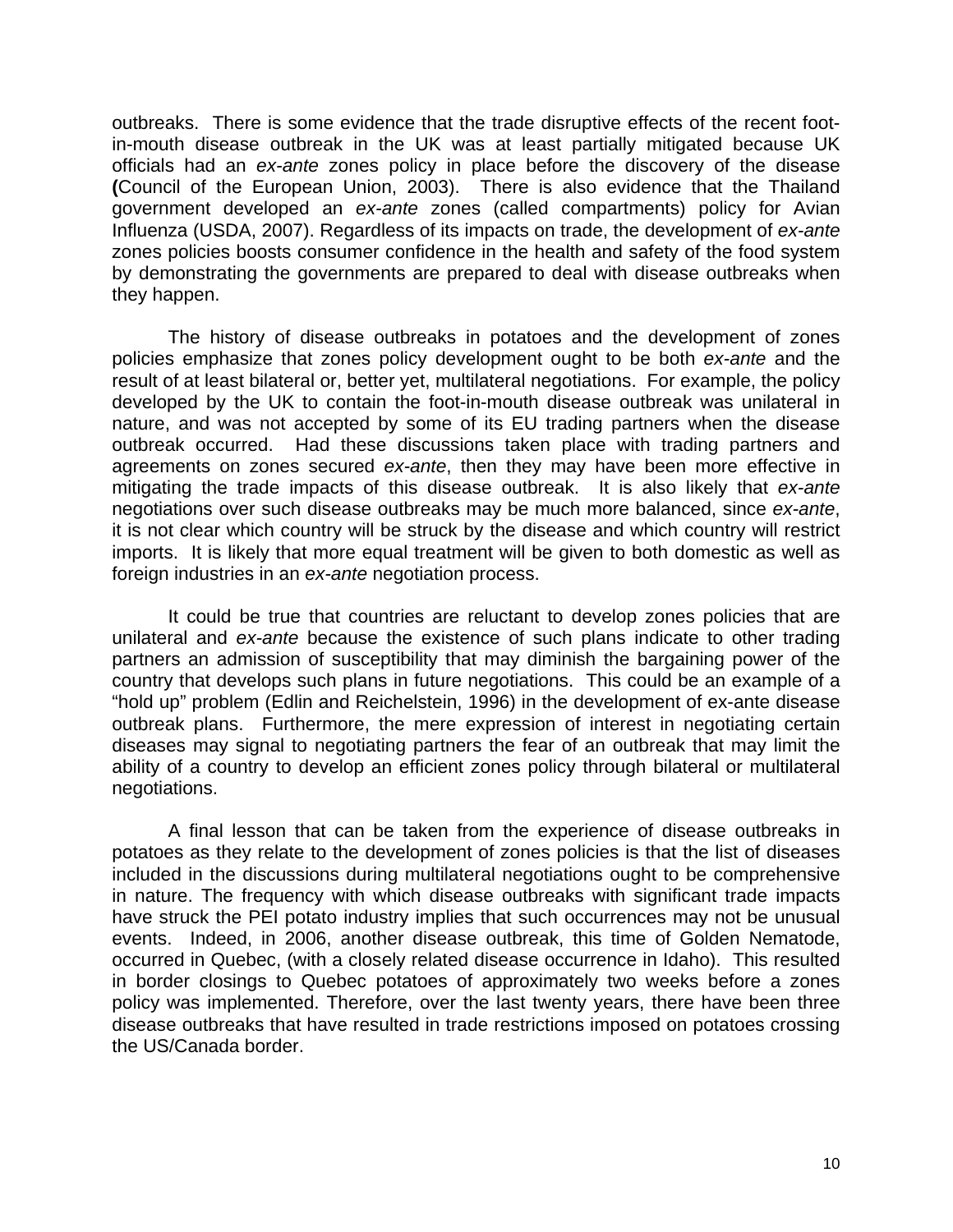The frequency of occurrence seems to imply that a comprehensive approach to disease outbreaks may be more appropriate than the *ex-post*, one disease approach used in the past. While the occurrence of disease outbreaks in potatoes is somewhat predictable, the actual disease to strike potatoes is unpredictable. Therefore, bilateral negotiations between the US and Canada over all potentially trade threatening diseases that may strike potatoes ought to take place. These negotiations ought to outline border restrictions, zones policies, etc. in the event of a disease outbreak from a comprehensive list of potentially trade threatening diseases for potatoes. That way, in the event that a disease outbreak occurs, policies already agreed to can be implemented to ensure minimum trade disruptions while maintaining health and safety standards. Recent examples of this approach in other industries and countries have been limited to a few specific diseases, such as BSE and Avian Influenza. What the history of disease outbreaks in potatoes suggests is an expanded list, which would include bilateral negotiations that include a study of a greater number of diseases, including those that have not yet occurred.

The successful development of zones policies depends on domestic factors as well. The handling of the PVYn incident and eradication efforts in Canada were not well received by all farmers, especially in areas outside of PEI. In *Adams v. Borrel,* it was claimed that the zones policy caused hardship for New Brunswick growers. The plaintiffs did not oppose zones directly but rather opposed certain aspects of the zones policy. Although it was ruled that Agriculture Canada met the standard of care and provided a reasonable duty of care to prevent the spread of PVYn and the case was dismissed, it is interesting to consider the legality of zoning in general. It is a common understanding among legal scholars that when WTO agreements and domestic laws conflict, WTO agreements take precedence. In addition, no domestic subject can appeal WTO regulations since there is no private rights protection under the WTO. Therefore, producers could not appeal directly Canada's obligations under the Sanitary and Phytosanitary Measures of the WTO agreement with respect to mandated zones. Producers could appeal zoning proposed by Canadian agencies, however, it is almost certain that international law would prevail over Canada's normative law. The evidence therefore suggests that, even when comprehensive zones policies are developed, domestic political realities may make such policies infeasible, especially if they are developed without prior consultation with domestic groups that may be harmed by their implementation.

Such a comprehensive approach to disease outbreaks will require genuine commitments by all member nations. Evidence suggests that noncompliance to WTO commitments frequently occurs by a select group of nations. By the end of first quarter in 2007, 109 panel and panel/Appellate Body reports where adopted because of disputes over WTO commitments, and of these, violations of WTO commitments were found in 90 percent of the cases (Wilson, 2007). Such a statistic suggests that significant noncompliance to trade commitments occurs. Furthermore, according to Wilson (2007) only 17 of 150 member nations (with the EU counted as one member) where ever subject to a ruling of the WTO panels or Appellate Body, and the US alone was the subject of 33 of the 109 rulings. As a result, given a possible long and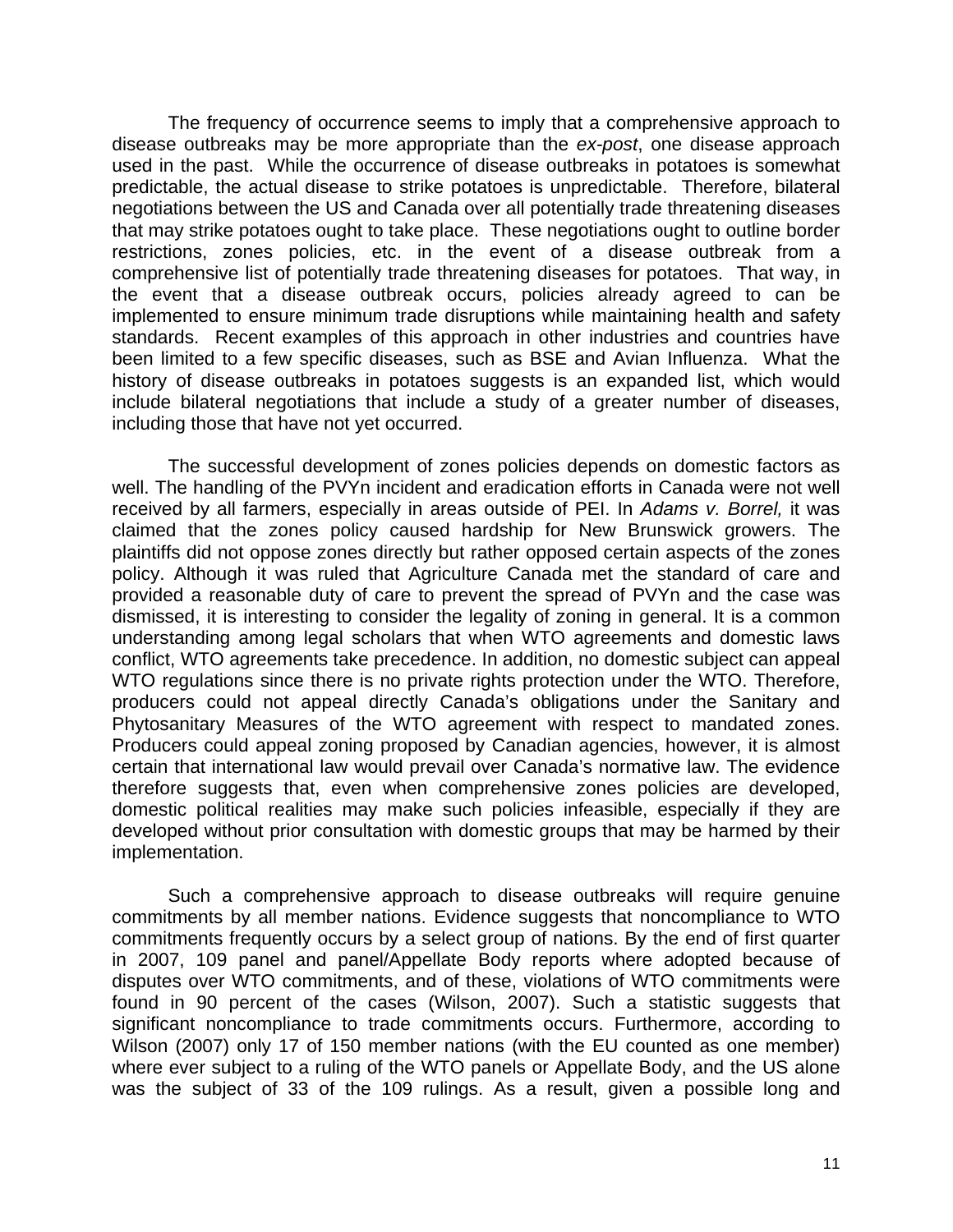protracted set of negotiations that may take place even if a comprehensive agreement is reached on disease outbreaks and zones policies, these agreements may not be effective in mitigating the trade disruptions.

 Of further concern is the self-enforcement component of the current WTO system. The only enforcement mechanism in the current system is retaliation. Small economies may therefore be at a disadvantage since in reality retaliation may not be feasible. Participation in the dispute settlement process may not occur when the expected costs of the dispute resolution outweigh expected returns, or if uncertainty of success is high (Bown, 2005). Therefore, violations in trade obligations such as those regarding disease outbreaks will likely occur if the nation experiencing the disease outbreak does not have the capacity to inflict welfare losses on their noncompliant trading partners.

The PVYn case PEI is an example how a country can slow and even temporarily block trade despite evidence that it is itself not disease free. While the U.S. claimed that they were free of PVYn, empirical evidence from within the U.S. suggested that PVYn had existed in the U.S. prior to the outbreak in PEI. Eventually Canada was successful in demonstrating that PVYn existed in the US and so the US position of not accepting the scientific community's evidence to claim disease free status and to continue the ban on PEI seed potatoes was temporary in nature. However, the fact that the PEI seed potato industry never fully recovered from the ban highlights the fact that even temporary bans can permanently disrupt markets, especially markets where reputation is important, like the seed potato market.

## **5.2 Compensation to producers**

The compensation history of the PVYn and potato wart outbreaks indicates compensation levels above the minimum recommended under the Seeds Act and Regulations. The Seeds Act and Regulations provides only for compensation for product destroyed at market prices. It does not provide for other losses, such as those resulting from lost markets, interrupted markets, loss in prestige or any other extraordinary costs.

 Nevertheless AAFC provided compensation above that provided by the Seeds Act and Regulations in all cases, with little or no discussion about whether such compensation is in the public interest. AAFC purchased potatoes that were not infected by the PVYn virus in 1991 for \$3.00/cwt from PEI and New Brunswick potato producers (JRG Consulting Group, 2003). Additional compensation of approximately \$15 million was given to PEI potato producers as an out-of-court settlement related to the PVYn disease outbreak. Compensation resulting from the potato wart outbreak to potato producers by the PEI government amounted to 10 cents per kg (CBC 2004b). Federal government support of \$12.6 million was given to PEI potato producers to dispose of the surplus caused by the potato wart zones policy (Parliament of Canada, 2001).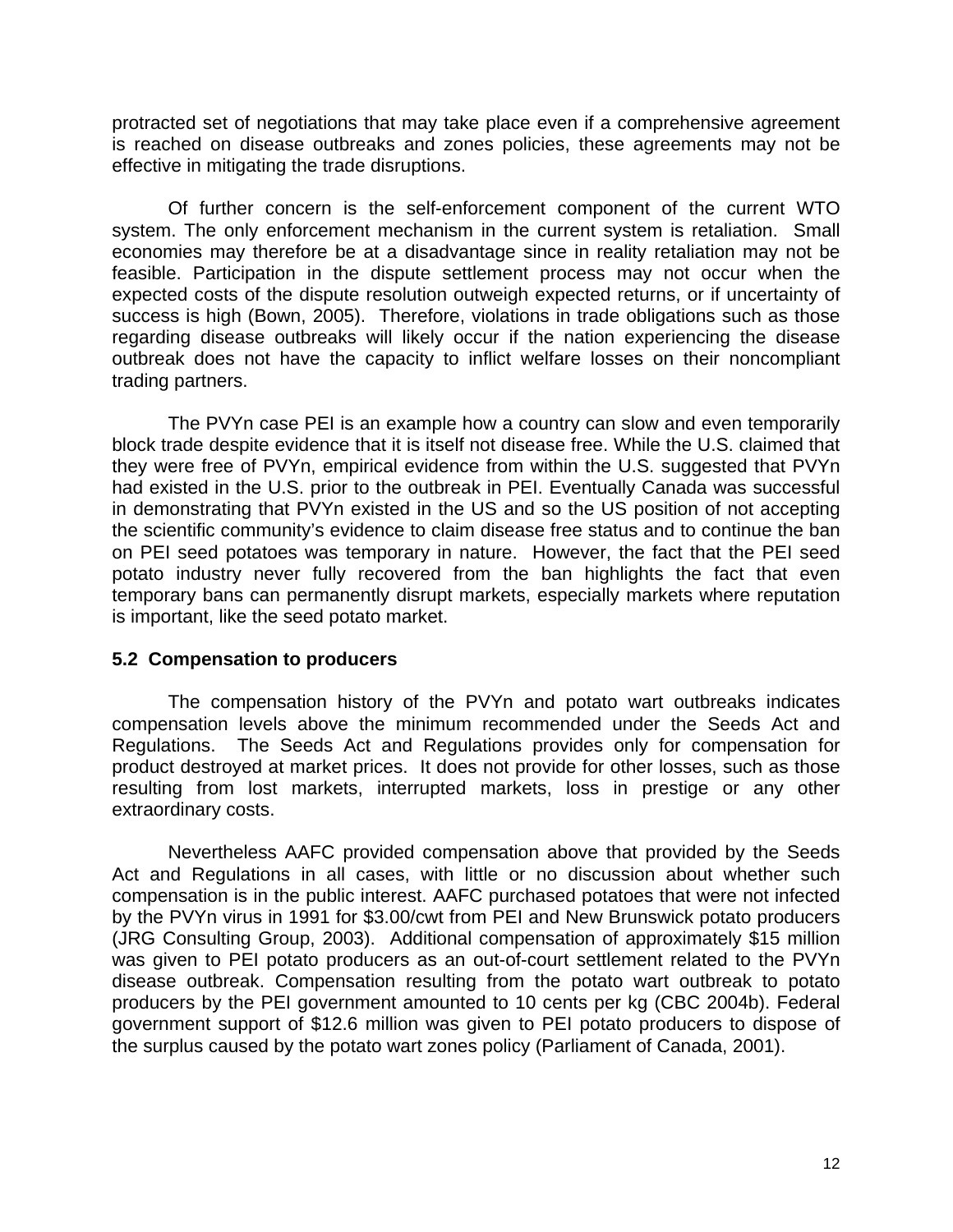Government compensation to potato producers above that required by law resulting from disease outbreaks could have negative impacts on government responses in the future. Compensation above the minimum could imply an implicit obligation by government that could set a precedent for future disease outbreaks of a larger and more costly nature. The fact that AAFC compensated PEI potato producers with \$15 million after already purchasing surplus potatoes could have encouraged New Brunswick producers to initiate their lawsuit against the CFIA for additional compensation**.** Furthermore, as a result of the 2006 Golden Nematode outbreak in Quebec, \$5.4 million in compensation was awarded to 28 Quebec potato producers. It seems that AAFC has, at least implicitly, agreed that producers affected by such disease outbreaks are due compensation above that required by the Seeds Act and Regulations, since in all cases as they relate to potatoes in Canada such compensation has been forthcoming. This could set a precedent for future disease outbreaks, especially for BSE which has potentially large industry effects and therefore costs.

 Goodwin and Vado (2007), make the point that government policies related to risk insurance for agriculture in the US may be creating moral hazard problems. Compensation given to potato producers in Canada as a result of disease outbreaks in potatoes may also be contributing to the overall moral hazard problem of risk management policies developed by governments for agriculture.

## **6.0 Summary and Conclusion**

The PVYn and the potato wart outbreak led to a ban on PEI seed potatoes entering the US. The seed potato market in PEI did not recover from these market shocks. However, the PVYn and potato wart outbreaks did not result in any long term losses to the PEI potato industry even though there seems to have been permanent losses to the PEI potato industry in the seed market, especially resulting from the PVYn disease outbreak. In fact, the PEI potato industry as a whole has expanded tremendously over the last two decades, largely due to expansion of processing capacity by McCains Foods and Cavendish Farms. The PEI potato industry has been transformed from a seed and tablestock potato producing industry to a processing and tablestock producing industry.

As a result of the increased valued-added processing, another PVYn disease outbreak in PEI would likely have only a minor disruption to PEI potato industry because the Province has largely abandoned this market. However, this has come at the expense of reduced competition among the buyers of PEI potatoes since the expansion of the industry was fuelled by processing capacity expansion by two processors: Cavendish Farms and McCains foods. There is evidence that other countries may have also pursued this strategy in response to other disease outbreaks.

 The response of government to the PVYn and potato wart outbreaks was twofold: 1) develop a zones policy to reopen the US border to seed potatoes; and 2) compensate potato producers beyond the minimum required by the Seeds and Regulations Act. Negotiations with the US have resulted in a zones policy solution,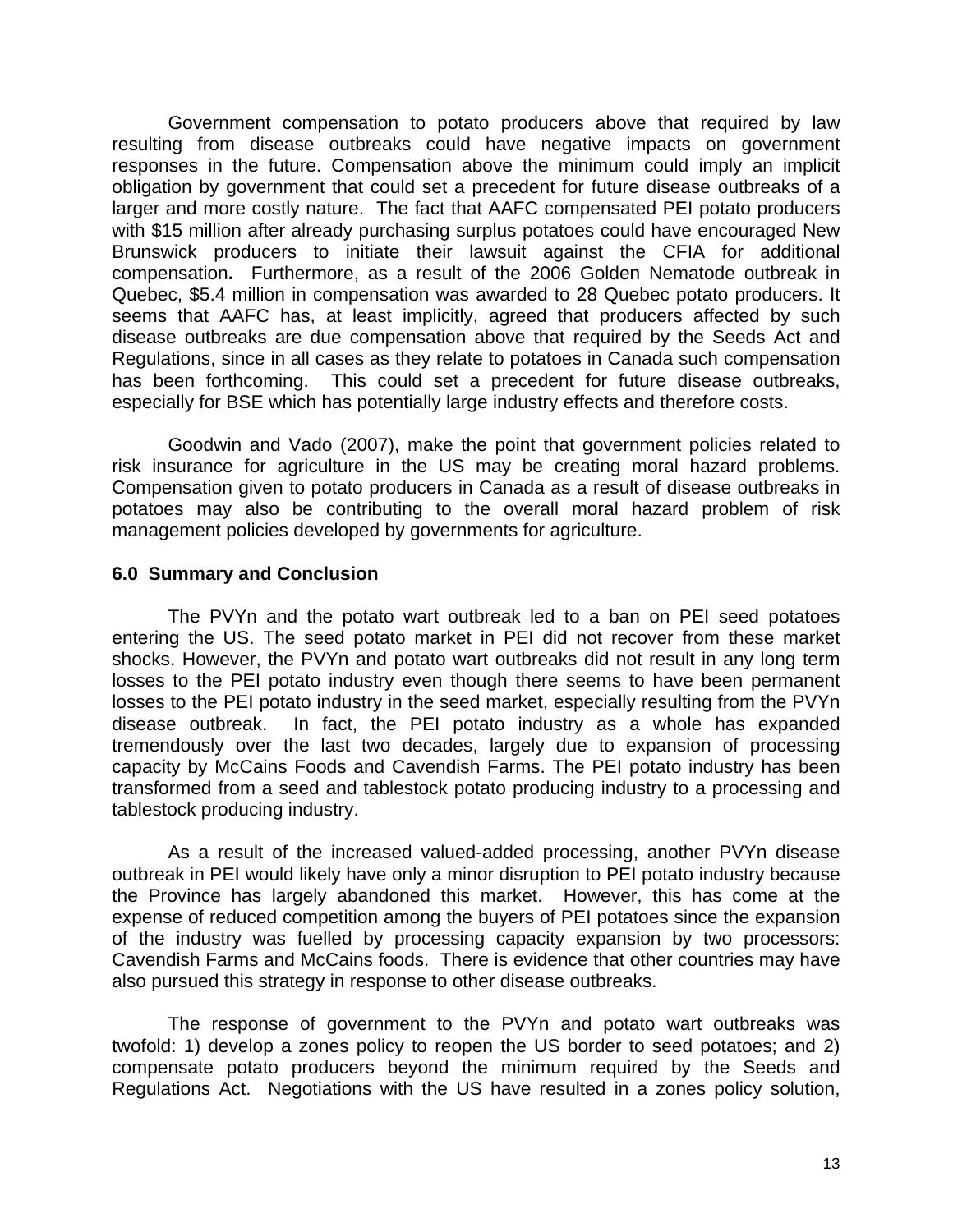where the details of the zones policy depend on the nature of the disease outbreak. Reductions in the length of subsequent bans of seed potatoes into the US with new potato disease outbreaks suggests that zones policies have become more effective over time. The development of zones policies that are *ex-ante*, result from multilateral negotiations, and encompass a comprehensive list of diseases are needed.

Compensating producers above levels required under the Seeds Act and Regulations could have set a costly precedent for compensation for other crops and disease outbreaks. Furthermore, compensation may be contributing to a moral hazard problem for future disease outbreaks in Canadian potatoes.

# **7.0 References**

Agriculture and Agri-Food Canada. 2006a. Confirmation of Golden Nematode in Quebec.

Available at http://news.gc.ca/cfmx/view/en/index.jsp?articleid=233099 (accessed on December 3, 2006).

Agriculture and Agri-food Canada. 2006b. Canadian certified seed potatoes by varieties and hectares.

Available from http://infohort.agr.gc.ca/index.cfm?action=dspPtoSeedSlctn&lang=eng (accessed on October 2, 2006).

Agriculture and Agri-food Canada. 2006. Canada's new government commits \$5.4 million to producers affected by Golden Nematode. News Release. Available at:

http://www.agr.gc.ca/cb/index\_e.php?s1=n&s2=2006&page=n61207 (accessed on December 6, 2006).

Baayen, R.P, H. Bonthuis, J. C. M. Withagen, J. G. N. Wander, J. L. Lamers, J. P. Meffert, G. Cochius, G. C. M. van Leeuwen, H. Hendriks, B. G. J. Heerink, P. H. J. F. van den Boogert, P. van de Griend, R. A. Bosch. 2005. Resistance of potato cultivars to *Synchytrium endobioticum* in field and laboratory tests, risk of secondary infection, and implications for phytosanitary regulations. *EPPO Bulletin* 35 (1): 9–23.

Blade S., T. McAllister and L. Delanoy. 2003. Bud the spud moves west. Statistics Canada, Catalogue No. 96-325-XPB.

Available: http://www.statcan.ca/francais/ads/96-325-XPB/pdf/96-325-MIF2004010.pdf (accessed on October 2, 2006).

Blayney, D.P., J. Dyck and D. Harvey. 2006. Economic effects of animal diseases linked to trade dependency. *Amber Waves* 4(2): 23-29.

Bown C.P. 2005. Participation in WTO dispute settlements: complainants, interested parties, and free riders. *The World Bank Economic Review* 19(2): 287-310.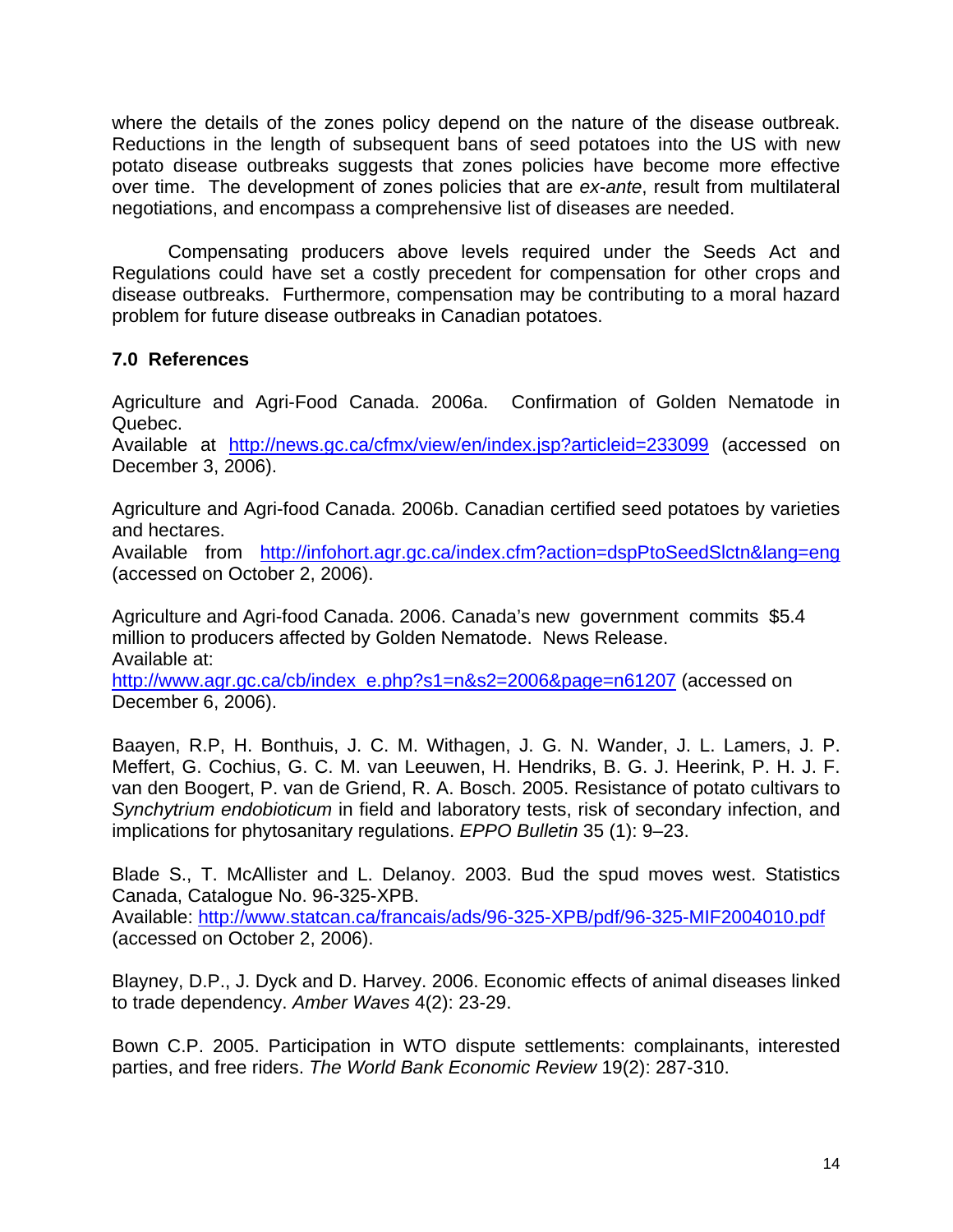Canadian Broadcasting Corporation. 2004a. Spud scare. CBCNews, August, 2004. Available at http://www.cbc.ca/news/background/agriculture/spudscare.html (accessed on October 2, 2006).

Canadian Broadcasting Corporation. 2004b. N.B. farmers sue Ottawa over potato virus. CBC News.

Available at http://www.cbc.ca/canada/story/2002/12/21/nbpotatoes\_021221.html (accessed on November 11, 2006).

Canadian Legal Information Institute, 2007 Seeds Act and Regulations. Available at http://www.canlii.org (accessed June, 18 2007).

Clark, J.S., P. Prochazka, E. K. Yiridoe and K. Prochazkova. 2007. PVYn and potato wart disease outbreaks in PEI: policy response and analysis. *Canadian Journal of Agricultural Economics* 55(4): 527-534.

Canadian Phytopathological Society. 2001. Potato wart: a look at its U.S. history: it's clearly time for the Canada to demand extensive surveys and soil sampling in the U.S. to determine the extent to which potato wart exists in various states. Agnet*.* April 27, 2001. Available at http://www.cps-scp.ca/pathologynews/potatowart.htm (accessed on April 8, 2008).

Council of the European Union. 2003. Council Directive 2003/85/EC of 29 September 2003 on Community measures for the control of foot-and-mouth disease repealing Directive 85/511/EEC and Decisions 89/531/EEC and 91/665/EEC and amending Directive 92/46/EEC. Available from: http://eur-lex.europa.eu/en/index.htm

DeHann, R. 2006. Division Manager, personal communication. PEI Department of Agriculture, Fisheries and Acquaculture, August, 2006.

Edlin, A. and S. Reichelstein. 1996. Holdups, Standard Breach Remedies, and Optimal Investment. *American Economic Review*, 86(3): 478-501.

Gooding, G.V., and S.A. Tolin. 1973. Strains of potato virus Y affecting flue-cured tobacco in the southeastern United States. *Plant Disease Reporter* 57: 200-204.

Goodwin B.K., and L.A. Vado. 2007. Public responses to agricultural disasters: Rethinking the role of government. *Canada Journal of Agricultural Economics* 55(4): 399-418.

Industry Canada. 2006. Trade Data Online. Industry Canada. Available at http://strategis.gc.ca/sc\_mrkti/tdst/tdo/tdo.php?lang=30&headFootDir=/sc\_mrkti/tdst/hea dfoot&productType=HS6&cacheTime=962115865#tag (accessed on October 5, 2006).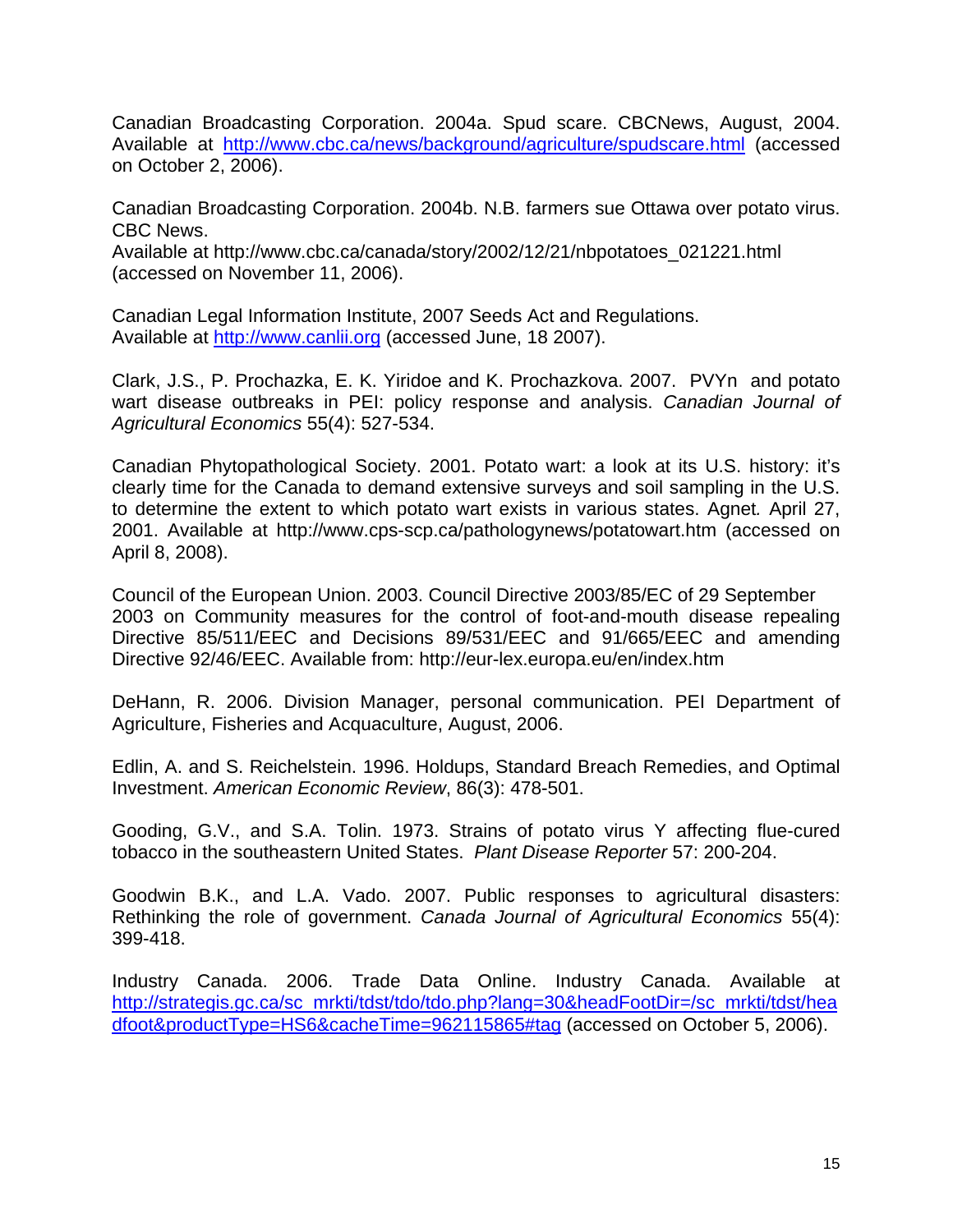JRG Consulting Group. 2003. Report of JRG Consulting – Analysis of the Economic Impact of PVYn on New Brunswick Potato Growers, referenced at: http://www.jrgconsulting.com.

Loppacher, J.J., W.A.Kerr, and R.R. Barichello. 2006. A Trade Regime for Sub-National Exports Under the Application of Sanitary and Phytosanitary Measures, Canadian Agricultural Trade Policy Research Network Commissioned Paper CP-2006-3, Available at http://www.uoguelph.ca/~catprn/PDF/Commissioned\_Paper\_2006-3\_Kerr.pdf (Accessed June 30, 2008).

McDonald, J.G. and G.T. Kristjansson. 1993. Properties of strains of potato virus Yn in North America. *Plant Disease* 77(1):87-89.

Parliament of Canada. 2001. Standing Committee on Agriculture and Agri-Food (Comité Permanent de L'agriculture et de L'agroalimentaire) Evidence. Tuesday, March 27, 2001.

Available at http://cmte.parl.gc.ca/cmte/committeepublication.aspx?sourceId=54593 (accessed on December 3, 2006).

Rude, J., J. Carlberg, and S. Pellow. 2007. Integration to fragmentation: post-BSE Canadian cattle markets, processing capacity and cattle prices. *Canadian Journal of Agricultural Economics* 55(2): 197-216.

Singh, R.P. 1992. Incidence of the tobacco veinal necrotic strain of potato virus Y (PVYn) in Canada in 1990 and 1991 and the scientific basis for eradication of the disease. *Canadian Plant Disease Survey* 72(2):113-119.

Statistics Canada. 2006. Area, production and farm value of potatoes. CANSIM II Database. Available at http://dc2.chass.utoronto.ca. (accessed on October 2, 2006).

Tribodet, M., L. Glais, C. Kerlan and E. Jacquot. 2005. Characterization of Potato virus Y (PVY) molecular determinants involved in the vein necrosis symptom induced by PVYN isolates in infected Nicotiana tabacum cv. Xanthi. *Journal of General Virology*. 86: 2101–2105.

USDA. 2007. Thailand, Poultry and Products – Annual, 2007. USDA Foreign Agricultural Services GAIN Report.

Wang, Hongge. 2006. The Chinese poultry industry at a glance. *World Poultry* 22(8): 10-11.

Wigle, R., J. Weerahewa, M. Bredahl, and S. Samarajeewa. 2007. Impacts of BSE on world trade in cattle and beef: implications for the Canadian economy. *Canadian Journal of Agricultural Economics* 55(4): 535-549.